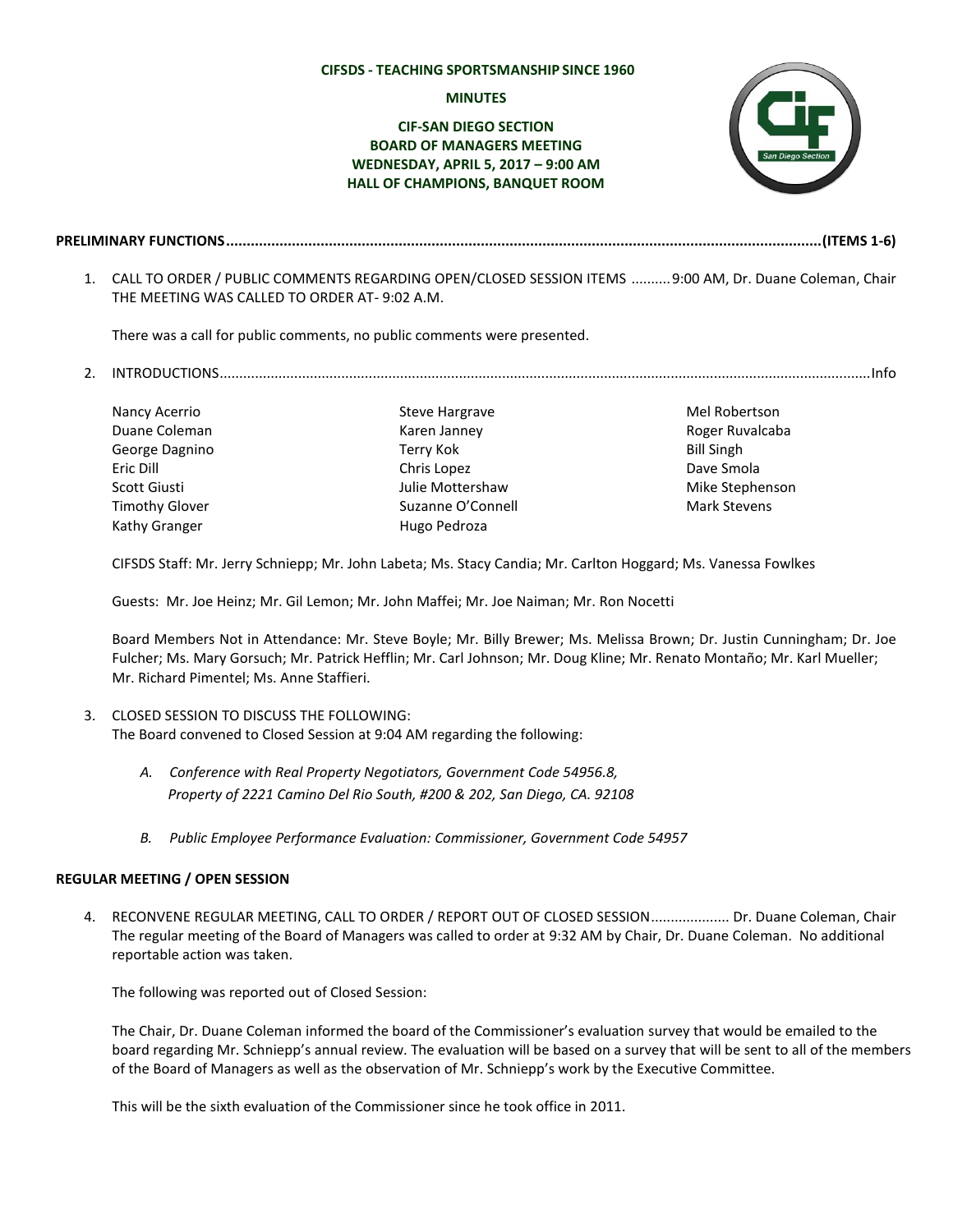At the recommendation of the Chair, Dr. Duane Coleman, this area of the agenda was amended to have item 16 be waived of a first read and be voted on as an action item by the Board of Managers.

 It was moved by Mr. Terry Kok, seconded by Ms. Suzanne O'Connell to amend item 16, The Acquisition and Sale Agreement of the CIF-San Diego Section Property to be waived of a first read and be voted on as an action item by the Board of Managers.

 **The Acquisition and Sale Agreement of the CIF-San Diego Section Property, Commissioner, Jerry Schniepp.** The proposed acquisition and sale agreement of the CIF-San Diego Section property of 2221 Camino Del Rio South, #200 & 202, San Diego, CA. 92108.

It was moved by Dr. Hugo Pedroza, seconded by Mr. Bill Singh, to approve and proceed with the acquisition and sale agreement of the CIF-San Diego Section Office Space property of 2221 Camino Del Rio South, #200 & 202, San Diego, CA. 92108 as presented in the Closed Session items of April 5. Motion unanimously carried.

The voting bodies of the Board voted on the above item # 16 as follows:

Ayes**\_ 19\_\_**Noes**\_\_0\_\_** Absent**\_\_13\_\_**Abstain**\_\_0\_\_** Decision: **MOTION CARRIED**

Motion unanimously carried by the voting bodies of the Board.

Please note: Immediately following the above action item (The Acquisition and Sale Agreement of the CIF San Diego Section Office Space property), this area of the agenda was amended to have The Board break at 9:33 AM.

The Board returned from break and reconvened the regular open session meeting at 9:39 AM.

- 5. ADOPT BOARD OF MANAGERS' AGENDA............................................................................................ Dr. Duane Coleman, Chair It was moved by Dr. Hugo Pedroza, seconded by Mr. Mike Stephenson, to adopt the Board of Managers agenda. Motion unanimously carried.
- 6. APPROVAL OF MINUTES, BOARD OF MANAGERS MEETING, JANUARY 25, 2017 ............................. Dr. Duane Coleman, Chair It was moved by Mr. Bill Singh, seconded by Mr. Scott Giusti to adopt the minutes of January 25, 2017. Motion unanimously carried.

**NON-ACTION ITEMS ..........................................................................................................................................................(ITEMS 7-8)**

- 7. CORRESPONDENCE........................................................................................................................Jerry Schniepp, Commissioner No correspondence was submitted.
- 8. COMMISSIONER'S REPORT............................................................................................................Jerry Schniepp, Commissioner The following announcements and/or updates were presented:
	- Mr. Schniepp updated the committee of the Yuma School District's decision to withdraw from seeking membership with the CIF- San Diego Section.

**CONSENT AGENDA ......................................................................................................**Dr. Duane Coleman, Chair **(NONE SUBMITTED)** *No consent items submitted*

**ROLL CALL VOTE FOR CONSENT AGENDA .........................**Dr. Duane Coleman, Chair **(NONE SUBMITTED / NO ROLL CALL REQUIRED)** 

| Nancy Acerrio       | Joe Fulcher           | Carl Johnston     |
|---------------------|-----------------------|-------------------|
| Steve Boyle         | Scott Giusti          | Doug Kline        |
| <b>Billy Brewer</b> | Timothy Glover        | _Terry Kok        |
| Melissa Brown       | Mary Gorsuch          | Chris Lopez       |
| Duane Coleman       | <b>Kathy Granger</b>  | Renato Montaño    |
| Justin Cunningham   | <b>Steve Hargrave</b> | Julie Mottershaw  |
| George Dagnino      | Patrick Hefflin       | Karl Mueller      |
| Eric Dill           | Karen Janney          | Suzanne O'Connell |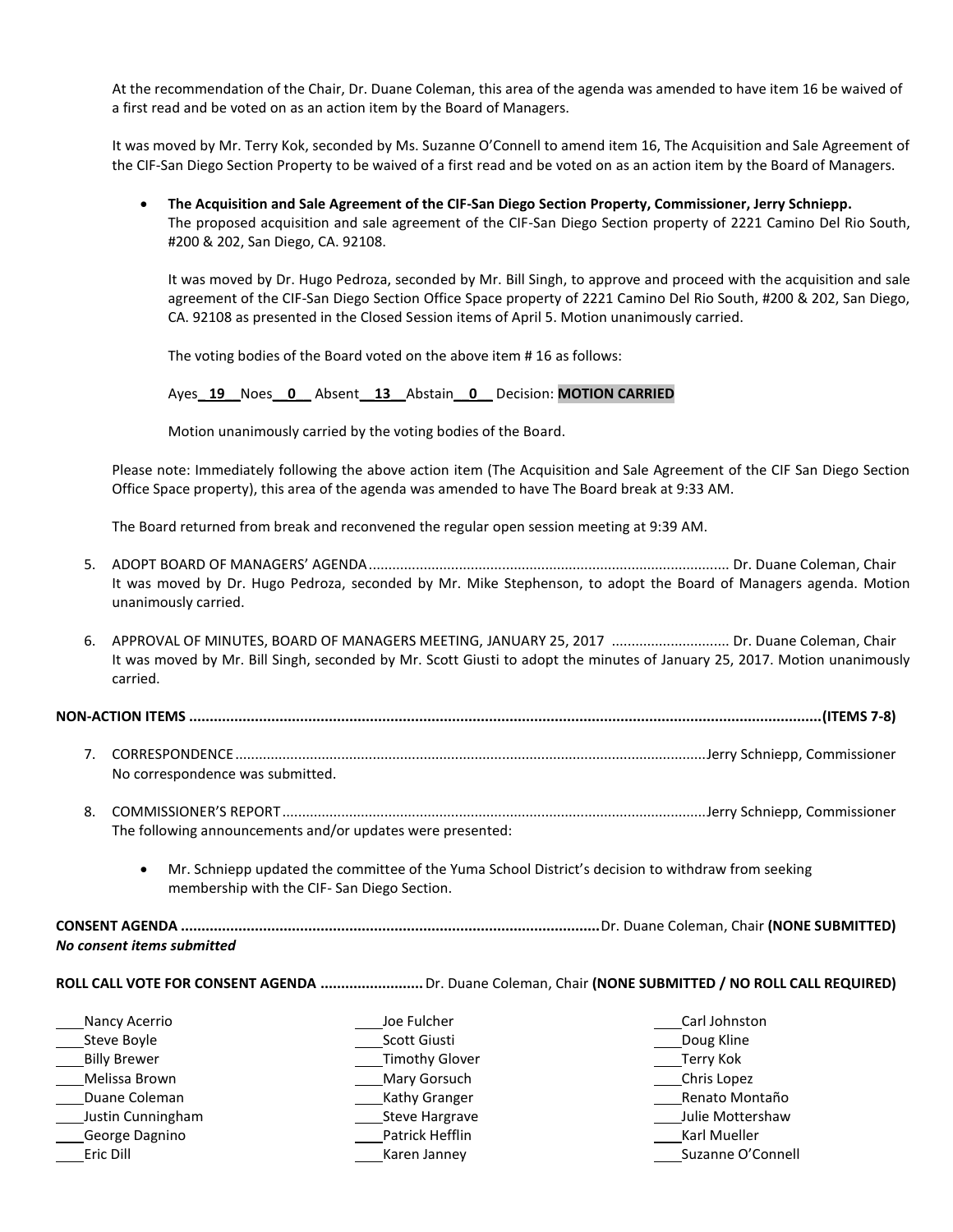Roger Ruvalcaba Bill Singh Dave Smola

Anne Staffieri Mike Stephenson Mark Stevens

# **ACTION ITEMS.................................................................................................................................................................(ITEMS 9-14)**

9. **New School Membership Application, The Cambridge School, Assistant Commissioner, John Labeta** The review and approval of the new school membership application, The Cambridge School.

It was moved by Mr. Terry Kok, seconded by Dr. Tim Glover, to approve the New School Membership Application of the Cambridge School as presented. Motion unanimously carried.

The voting bodies of the Board voted on the above item # 9 as follows:

Ayes**\_ 19\_\_**Noes**\_\_0\_\_** Absent**\_\_13\_\_**Abstain**\_\_0\_\_** Decision: **MOTION CARRIED**

Motion unanimously carried by the voting bodies of the Board.

10. **The Revision of CIFSDS Bylaw Article VII.1 A, 13, Grossmont Conference, Commissioner, Jerry Schniepp** The review and approval of the Grossmont Conference to Revise CIFSDS Bylaw Article VII.1 A, 13, Divisional Placement.

It was moved by Mr. Bill Singh, seconded by Mr. Dave Smola, to approve the revision of CIFSDS Bylaw Article VII.1 A, 13, Divisional Placement as presented. Motion unanimously carried.

The voting bodies of the Board voted on the above item # 10 as follows:

Ayes**\_ 19\_\_**Noes**\_\_0\_\_** Absent**\_\_13\_\_**Abstain**\_\_0\_\_** Decision: **MOTION CARRIED**

Motion unanimously carried by the voting bodies of the Board.

11. **The Revision of CIFSDS Bylaw Article VII.1 R,4,b, Grossmont Conference, Commissioner, Jerry Schniepp** The review and approval of the Grossmont Conference to Revise CIFSDS Bylaw Article VII.1 R, 4, b., Football Gate Split.

It was moved by Mr. Scott Giusti, seconded by Dr. Mel Robertson, to approve the revision of CIFSDS Article VII.1 R, 4, b., Football Gate Split as presented. Motion unanimously carried.

The voting bodies of the Board voted on the above item # 11 as follows:

Ayes**\_ 19\_\_**Noes**\_\_0\_\_** Absent**\_\_13\_\_**Abstain**\_\_0\_\_** Decision: **MOTION CARRIED**

Motion unanimously carried by the voting bodies of the Board.

12. **The Revision of CIFSDS Bylaw 1900.1, 9.,i Grossmont Conference, Commissioner, Jerry Schniepp**

The review and approval of the Grossmont Conference to Revise CIFSDS Bylaw 1900.1, 9., i., Medical Game Coverage.

It was moved by Mr. Eric Dill, seconded by Ms. Suzanne O'Connell, to approve the revision of CIFSDS Article Bylaw 1900.1, 9.,i, Medical Game Coverage as presented. Motion unanimously carried.

The voting bodies of the Board voted on the above item # 12 as follows:

Ayes**\_ 19\_\_**Noes**\_\_0\_\_** Absent**\_\_13\_\_**Abstain**\_\_0\_\_** Decision: **MOTION CARRIED**

Motion unanimously carried by the voting bodies of the Board.

13. **The State CIF Competitive Cheer, Revision of Bylaw 504;1200; New Bylaw 1700,1701,1702, Commissioner, Jerry Schniepp** The review and approval of CIF State Competitive Cheer to Revise Bylaw 504; 1200 and New Bylaws 1700, 1701, and 1702.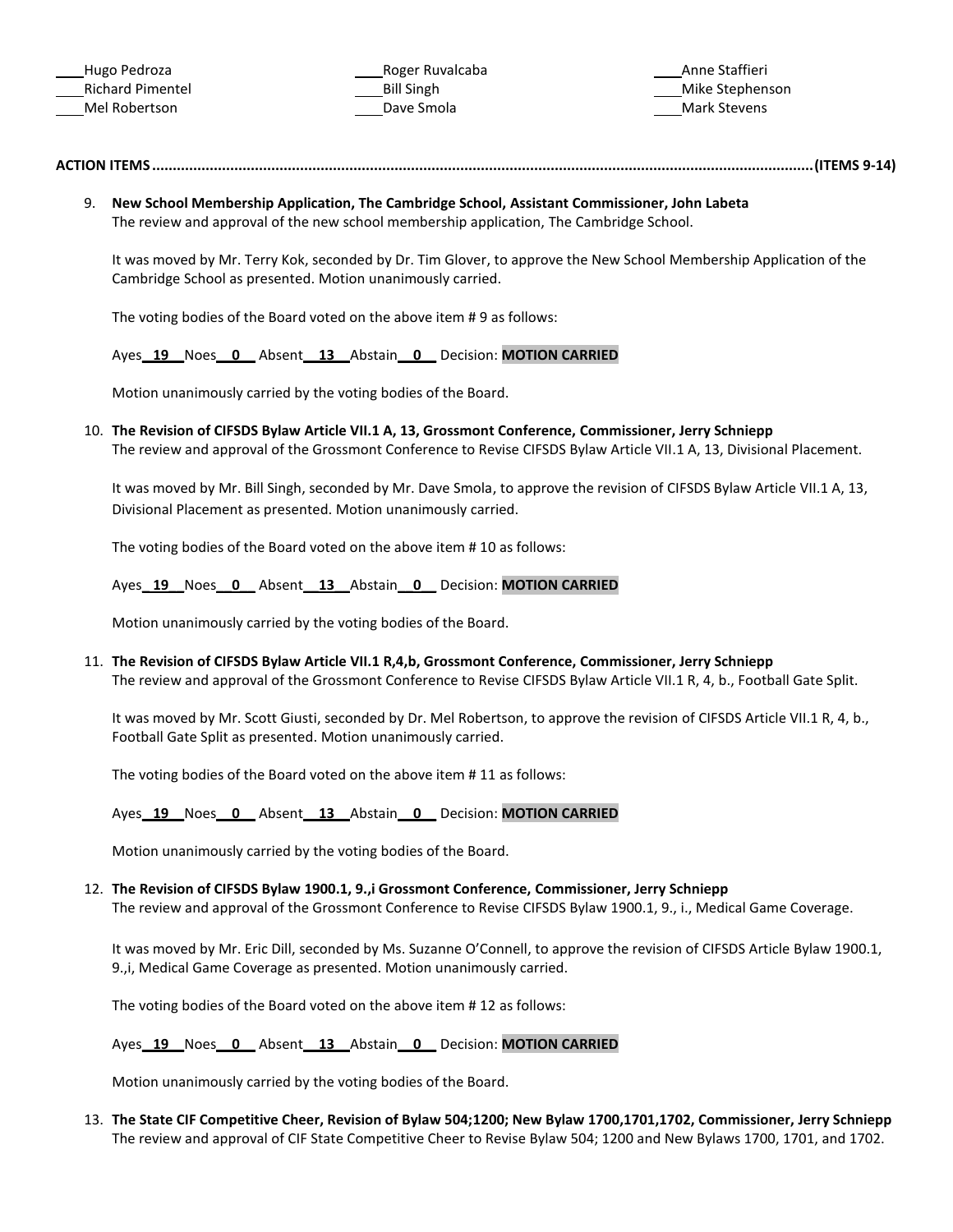It was moved by Dr. Hugo Pedroza, seconded by Mr. Eric Dill, to approve the revision of the State CIF Competitive Cheer to Revise Bylaw 504; 1200 and New Bylaws 1700, 1701, and 1702 as presented. Motion unanimously carried.

The voting bodies of the Board voted on the above item # 13 as follows:

Ayes**\_ 19\_\_**Noes**\_\_0\_\_** Absent**\_\_13\_\_**Abstain**\_\_0\_\_** Decision: **MOTION CARRIED**

Motion unanimously carried by the voting bodies of the Board.

#### 14. **The State CIF Athletically Motivated Transfers- Bylaw 206; 207; 510; 1100, Commissioner, Jerry Schniepp**

The review and approval of the CIF State Athletically Motivated Transfers Revision of Bylaw 206; 207; 510 and 1100.

It was moved by Ms. Kathy Granger, seconded by Ms. Suzanne O'Connell, to approve the proposal of the CIF State Athletically Motivated Transfers Revision of Bylaw 206; 207; 510 and 1100 as presented. Motion carried.

The voting bodies of the Board voted on the above item # 14 as follows:

Ayes**\_ 17\_\_**Noes**\_\_2\_\_** Absent**\_\_13\_\_**Abstain**\_\_0\_\_** Decision: **MOTION CARRIED**

Ayes: 17 Board members in favor. Noes: 2 Board members opposed: Dr. Tim Glover and Dr. Karen Janney. Motion carried by the voting bodies of the Board.

### **BOARD OF MANAGERS FIRST READ/ ACTION ITEM INFORMATION** .................................................................................. **(ITEMS 15-20)**

### 15. **Pursuant to Motion to Suspend the Rules to allow items 16-20 be considered for Action prior to a First Reading.**

It was moved by Mr. Scott Giusti, seconded by Dr. Tim Glover, to Suspend the Rules governing the order of business to permit items 16-19 be considered for First Reading and Action at the same meeting. Motion unanimously carried.

- 16. **The Acquisition and Sale Agreement of the CIF-San Diego Section Property, Commissioner, Jerry Schniepp** Item 16, CIFSDS Office Space was moved to be voted on as an action item by the Board of Managers immediately following the Closed Session meeting items of the April 5 meeting.
- 17. **The State CIF Proposed Bylaw Uniformed Penalty for Lack of Administrative Oversight, Commissioner, Jerry Schniepp.** The review and approval of the State CIF Bylaw Uniformed Penalty for Lack of Administrative Oversight.

It was moved by Mr. Scott Guisti, seconded by Mr. Dave Smola, to approve the State CIF Proposed Bylaw Uniformed Penalty for Lack of Administrative Oversight as presented. Motion unanimously carried.

The voting bodies of the Board voted on the above item # 17 as follows:

### Ayes**\_ 19\_\_**Noes**\_\_0\_\_** Absent**\_\_13\_\_**Abstain**\_\_0\_\_** Decision: **MOTION CARRIED**

Motion unanimously carried by the voting bodies of the Board.

18. **The State CIF Proposed New Bylaw 1206 – Standardized Number of Contests, Commissioner, Jerry Schniepp** The review and approval of the State CIF New Bylaw 1206 - Standardized Number of Contests.

It was moved by Mr. Terry Kok, seconded by Ms. Suzanne O'Connell, to approve the State CIF New Bylaw 1206 – Standardized Number of Contests as presented. Motion carried.

The voting bodies of the Board voted on the above item # 18 as follows:

## Ayes**\_ 16\_\_**Noes**\_\_3\_\_** Absent**\_\_13\_\_**Abstain**\_\_0\_\_** Decision: **MOTION CARRIED**

Ayes: 16 Board members in favor. Noes: 3 Board members opposed: Dr. Tim Glover, Dr. Karen Janney, and Mr. Dave Smola. Motion carried by the voting bodies of the Board.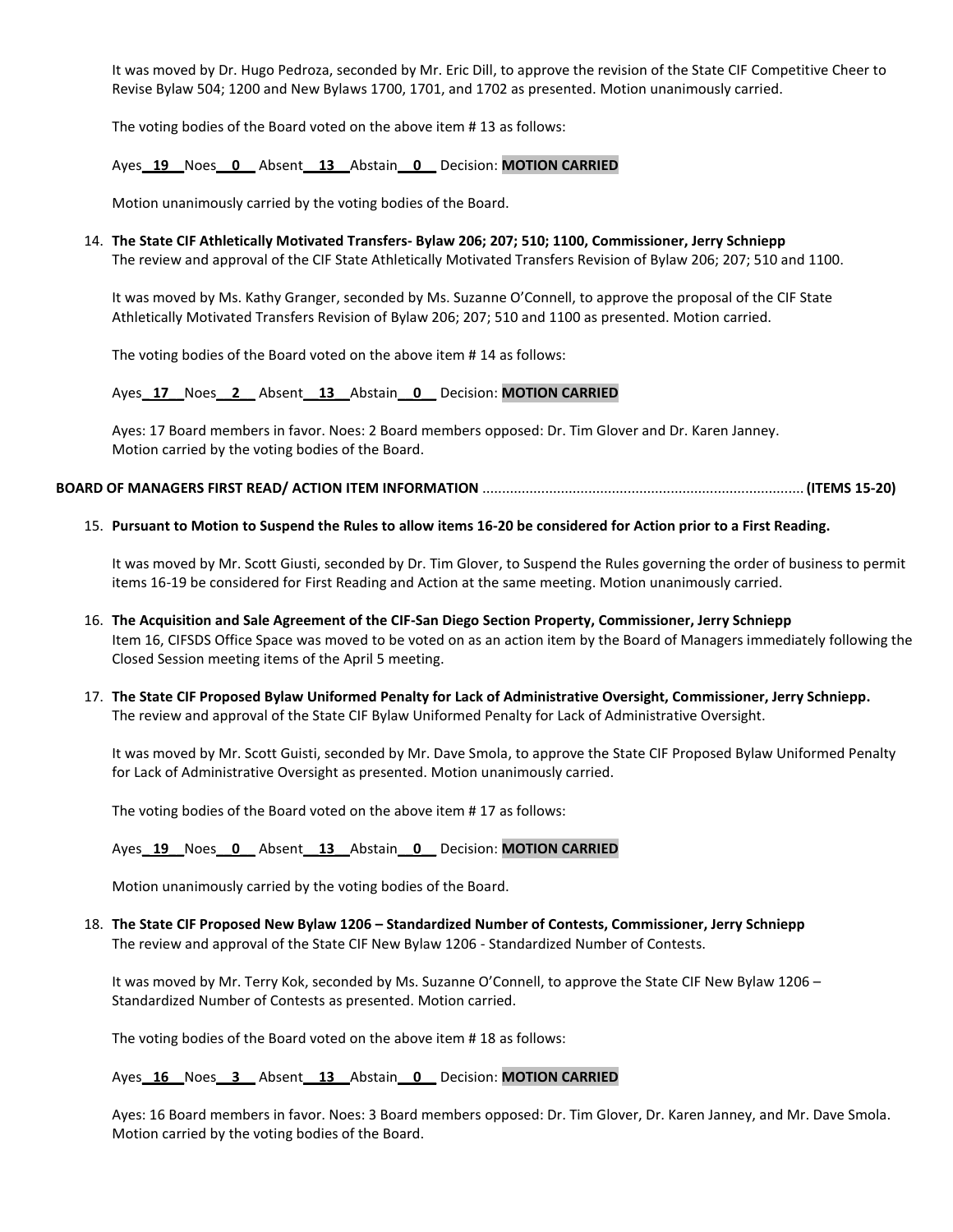19. **The State CIF Proposed Bylaw 900 – All Star Competition, Commissioner, Jerry Schniepp** The review of the State CIF Bylaw 900 – All Star Competition.

It was moved by Ms. Suzanne O'Connell, seconded by Mr. Scott Giusti, to approve the State CIF Bylaw 900 – All Star Competition as presented in the attached supplement(s). Motion unanimously failed.

The voting bodies of the Board voted on the above item # 19 as follows:

Ayes**\_ 0\_\_**Noes**\_\_19\_\_** Absent**\_\_13\_\_**Abstain**\_\_0\_\_** Decision: **MOTION FAILED**

Motion unanimously failed by the voting bodies of the Board.

20. **The CIF Regional and State Competitive Equity Playoff in Selected Sports, Commissioner, Jerry Schniepp** The review and approval of the CIF Regional and State Competitive Equity Playoff in Selected Sports.

Motion by Dr. Tim Glover, second by Mr. Steve Hargrave, to approve the CIF Regional and State Competitive Equity Playoff in Selected Sports as presented. Motion unanimously carried.

The voting bodies of the Board voted on the above item # 20 as follows:

Ayes**\_ 19\_\_**Noes**\_\_0\_\_** Absent**\_\_13\_\_**Abstain**\_\_0\_\_** Decision: **MOTION CARRIED**

Motion unanimously carried by the voting bodies of the Board.

### **FIRST READINGS ............................................................................................................................................................(ITEMS 21-24)**

21. **The 2018 Football Calendar and Playoff Divisions, North County Conference, Commissioner, Jerry Schniepp** The proposal of the North County Conference of the 2018 Football Calendar and Playoff Divisions

This item was presented for first read and will be resubmitted for board action on May 24, 2017.

22. **The 3 Year Weighted Average for Football Divisional Placement, North County Conference, Commissioner, Jerry Schniepp** The proposal of the North County Conference of the 3 Year Weighted Average for Football Divisional Placement.

This item was presented for first read and will be resubmitted for board action on May 24, 2017.

23. **The CIFSDS Individual Sports Fee Proposal, Commissioner, Jerry Schniepp** The proposal of the CIFSDS Individual Sport Fee.

This item was presented for first read and will be resubmitted for board action on May 24, 2017.

24. **The 2017-2018, CIFSDS Budget Proposal, Commissioner, Jerry Schniepp** The proposal of the 2017-2018 CIFSDS Budget.

This item was presented for first read and will be resubmitted for board action on May 24, 2017.

**INFORMATION ITEMS...................................................................................................................................................(ITEMS 25-31)**

25. Winter CIF Championships, Assistant Commissioner, John Labeta

Mr. Labeta informed the board of the well-attended winter championships. In the sport of girls wrestling the section has seen growth in what now is a two day even and has outgrown the gym of Clairemont High School. In the sport of Boys' wrestling the event was well organized. The Masters Tournament (boys wrestling) is the largest winter event the section has; we are currently looking at and talking to different schools to secure a 2 year contract/venue of The Masters Tournament. The group of active and retired coaches for the boys wrestling event are very dedicated individuals. The basketball championships of the section at Jenny Craig Pavilion were successful. The section is very proud of the level of competition our basketball teams have shown throughout the section and CIF State Basketball Championships.